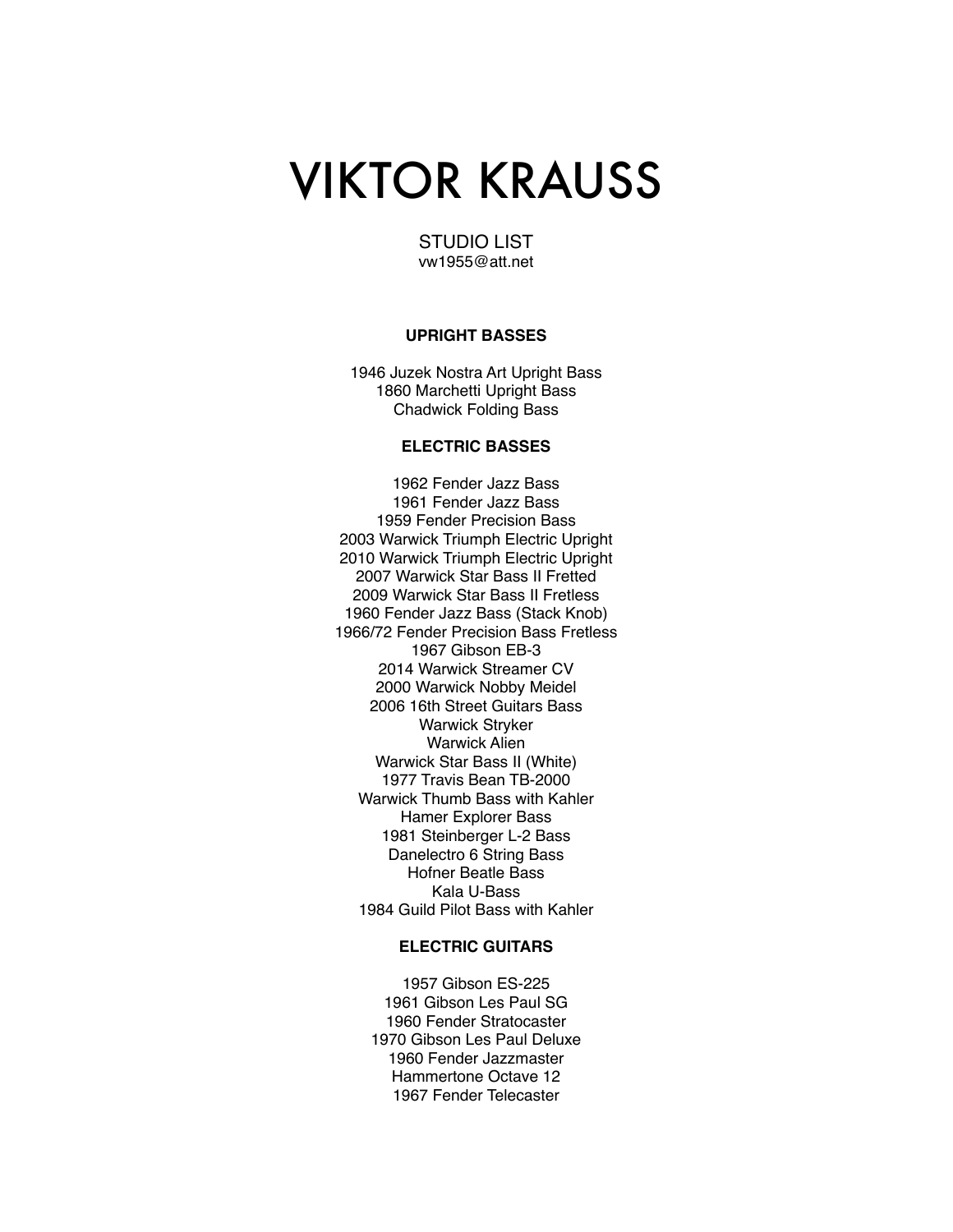1985 Steinberger GPT Guitar 2013 John Gray ES-140 1965 Gibson SG Special 1961 Gibson ES-330 Gretsch Malcolm Young Electric Guitar Vox Octave Mandolin 1982 Fender Bullet Fernandes Sustaianer Retrorocket 1965 Fender Mustang/Musicmaster

## **ACOUSTIC GUITARS/OTHER**

1937 Gibson L-1 1969 Martin C-0 1933 National Duolian 1953 Gibson J-45 1953 Martin 0-18 1969 Gibson B-25 Epiphone Mandolin Shen 5 String Cello Pakistani Sitar

#### **AMPLIFIERS**

1966 Fender Super Reverb 1972 Marshall PA20 1977 Marshall JMP100 Orange Overdrive Amp Orange 4 x 12 Cabinet Ampeg B-12N Gallien-Krueger MBS-II (2) Fender TV Front Bassman 15 Fender Vaporizer Amp Prototype (Blue) Warwick Hellborg Pre Amplifier (2) Warwick Hellborg Small Cabinet (2) Warwick Hellborg Big Cabinet Roland Super Cube 60 Bass Roland Cube 20 Fender Princeton Reverb Demeter Silent Cabinet

# **SYNTHESIZERS/KEYBOARDS**

1972 Arp 2600 Synthesizer with 2 controller keyboards Korg Delta Synthesizer Korg Mono/Poly Synthesizer Wurlitzer Electric Piano Hohner D6 Clavinet Moog Rogue Synthesizer Yamaha CP60 Piano Roland Xp-30 Synthesizer Roland A-90 Keyboard Fender Rhodes Electric Piano Roland Jupiter 8 Synthesizer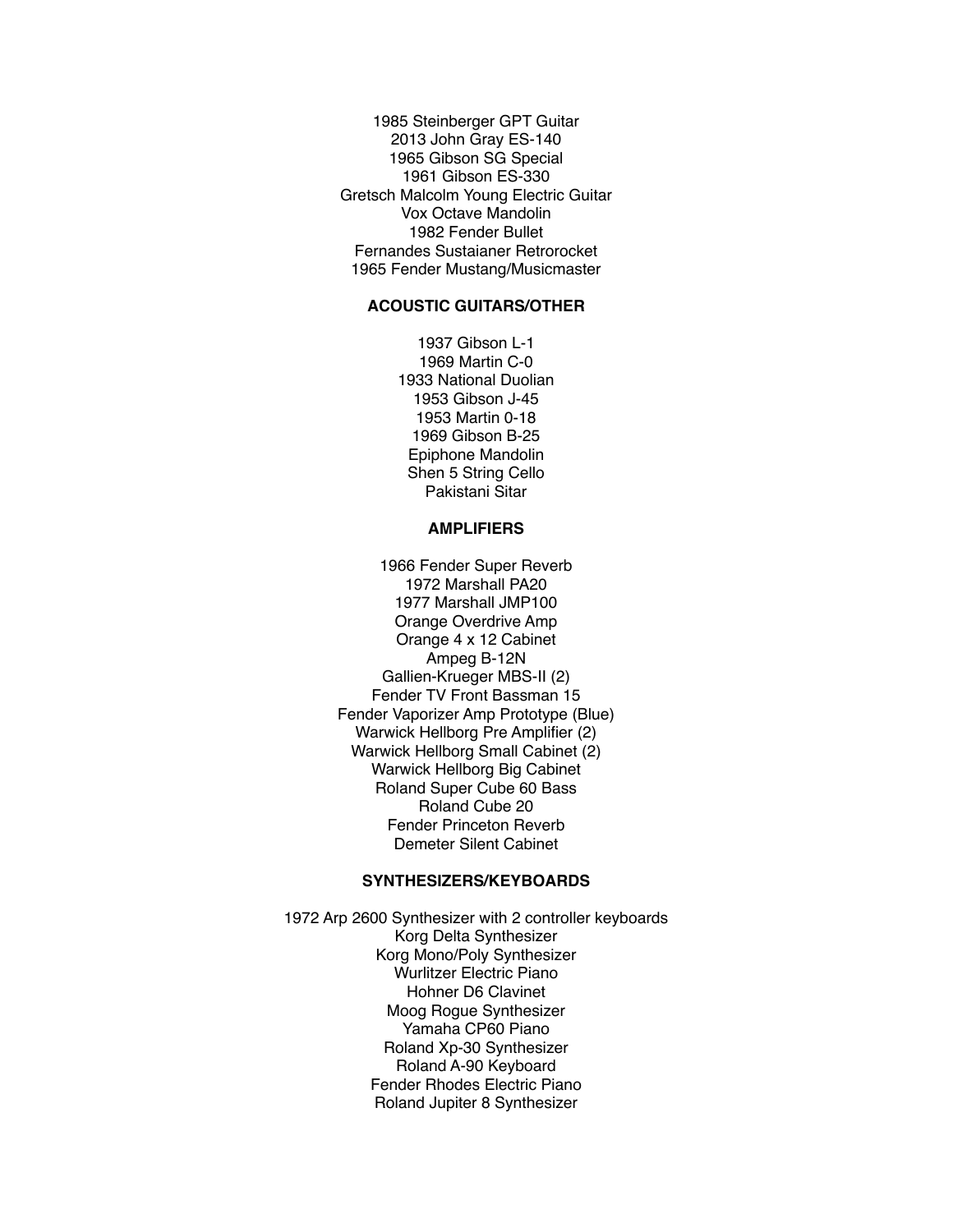Roland HS-60 Synthesiszer Mustel Celeste Piano 1971 Moog Minimoog Synthesizer Roland Juno-60 Synthesizer Roland Jupiter 4 Synthesizer Ensoniq TS12 Hohner Clavinet/Pianet Duo Crumar Performer Synthesizer Roland JX-8P Synthesizer Arp Solina String Synthesizer Sequential Circuits Prophet 5 Synthesizer Yamaha DX-7 FM Synthesizer Korg O1/Wfd Synthesizer Roland JX-10 Synthesizer Roland JV1010 Synthesizer Roland R8M Drum Module Roland S-330 Sampler Yamaha TX81z (two units) Yamaha TG55 Synthesizer Kurzweil Micropiano (two units) Alesis Nanobass Boss SP-202 Dr. Sample

# **DRUM MACHINES**

Roland TR-808 Drum Machine Maestro MK-II Drum Machine Dynachord ADD-One Drum Machine Roland CR-78 Drum Machine Roland CR-8000 Drum Machine Univox Drum Machine Alesis HR-16 Drum Machine Alexis HR-16B Drum Machine

#### **EFFECT PEDALS**

Roland RE-201 Space Echo Boss Spectrum SP-1 Strymon DIG Boss VB-2 Boss DM-1 Ibanez Overdrive (Orange) Ibanez Overdrive II Boss Slow Gear Boss Tera Echo TE-2 Ibanez Phase Tone DOD FX25 Envelope Filter Boss Noise Suppressor NS-2 Ibanez TS9DX Tube Screamer Boss Digital Delay DD-2 Boss Overdrive OD-1 Boss Digital Reverb RV-2 Empress Super Delay Electro-Harmonix Freeze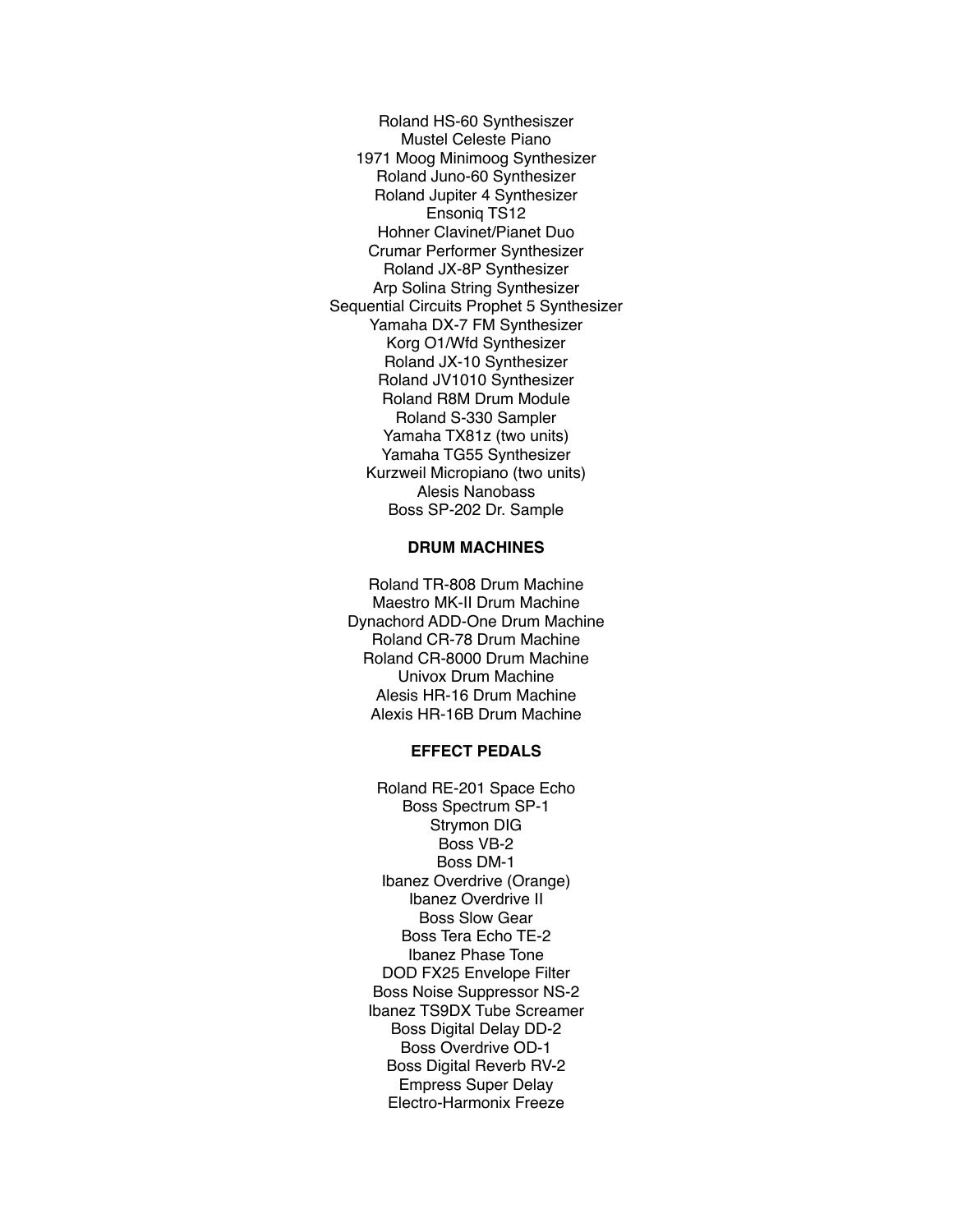Arbiter Fuzz-Face Boss Giga-Delay DD-20 Boss Delay DM-2 Univox Mirco Fazer Ibanez Digital Distortion PDS1 Ibanez Flanger FL-301` Boss Octave OC-2 Ibanez Compressor II CP-835 Boss Slicer SL-20 Boss Phaser PH-1 Electro-Harmonix Pitch Fork Electro-Harmonix Iron Lung Boss Dimension C DC-2 Ibanez Auto-Filter AF201 Ibanez Fat Cat Distortion FC10 Boss LM-2 Limiter Boss HF-2 Hi Band Flanger MXR Envelope Filter Electro-Harmonix Humdebugger Boss RE-20 Space Echo Ibanez Compressor CP10 Guyatone Wah Rocker WR2 Electro-Harmonix Electric Mistress Digitech JamMan Electro-Harmonix Small Stone Electro-Harmonix Bass Balls (Original) Electro-Harmonix Bad Stone Kay Fuzz Tone Boss Voice Transformer VT-1 ProCo Turbo Rat Ibanez SB7 Synthesizer Bass Ibanez Bi-Mode Chorus BC9 MXR Dyna Comp Electro-Harmonix 8 Step Program Boss Multiple Jack J-5 Mooger Fooger MF-104M Analog Delay Electro-Harmonix Big Muff Boss PH-2 Super Phaser Danelectro Back Talk Delay Boss Tera Echo TE-2 Line 6 CV Pedal ZVex Fuzz Factory Electro-Harmonix Dr Q Electro-Harmonix Bass Balls Re-issue DOD Overdrive Pre-Amp FX50 DOD Classic Fuzz FX52 Systech Envelope Filter 1967 Cry Babay Wah Moog Minifooger Drive Pedal Boss PH-3 Phase Shifter Boss AW-3 Dynamic Wah Line 6 DL4 Delay Boss FT-2 Dynamic Filter Maestro PS-1A Phase Shifter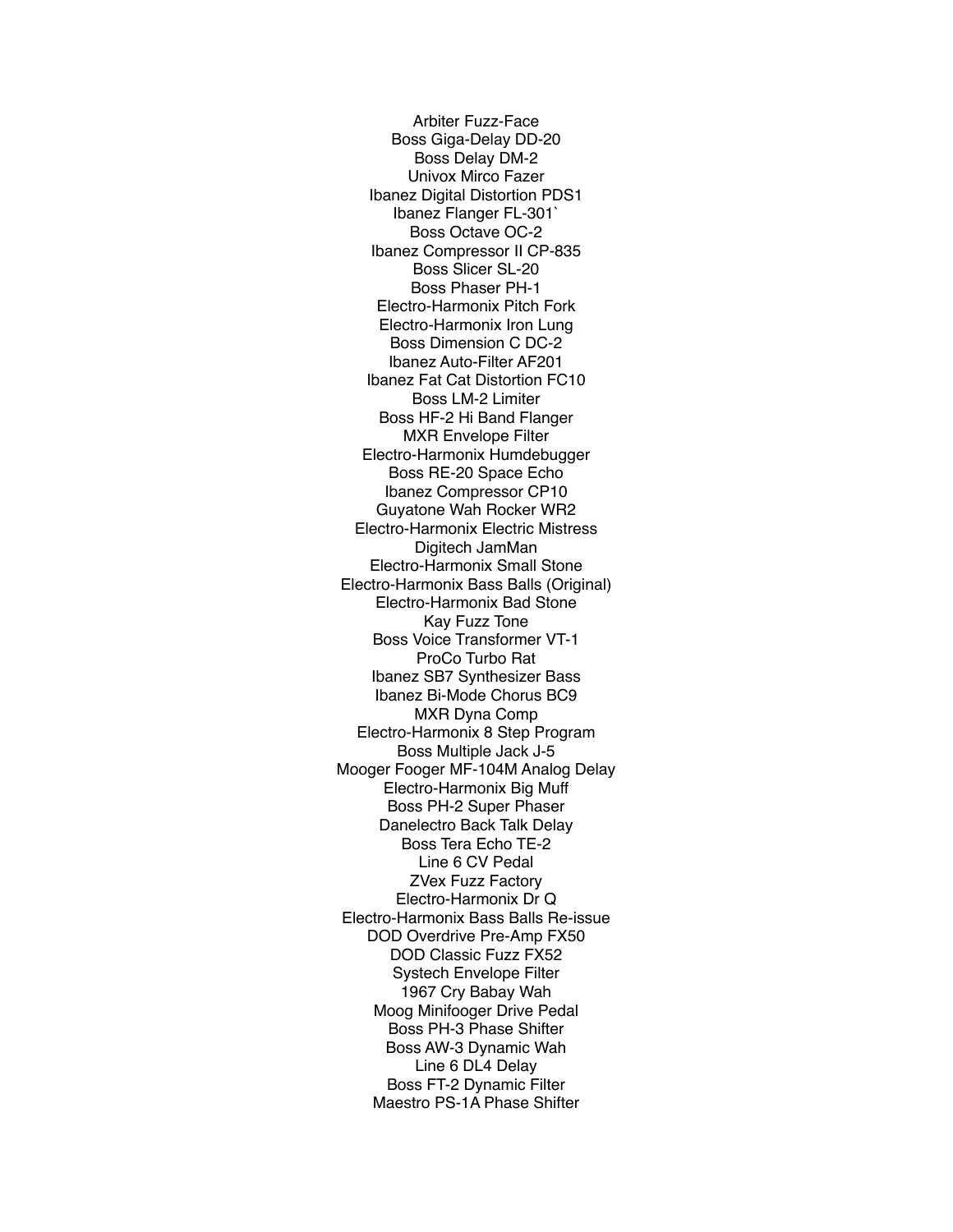Gallien-Krueger Diesel Dawg Alesis Ampliton Electro-Harmonix Bass Mirco-Synthesizer Mooger Fooger MF-101 Low Pass Filter Maestro Echoplex Ep-3 Electro-Harmonix Soul Food Overdrive Electro-Harmonix 16 Second Delay with Foot Controller Electro-Harmonix Poly Chorus Electro-Harmonix Clone Theory Boss CE-1 Chorus Ensemble Boss Rotary Dual Pedal Boss GT-5 Moog Music CV pedals Roland Phase 5 Boss TU-2 Boss TU-3 Boss TU-2 Lehle Parallel Switcher Electro-Harmonix Humdebugger

## **DRUMS**

Sonar Bass Drum Ludwig Snare Drum Pearl Toms (2) Ludwig Floor Tom Sabian Duo Ride Cymbal Zildian Thin Crash Cymbal Zildian Quick Beat Hi-Hat Cymbals Sabian Rivot Cymbal Pearl, Gibraltar, DW, Priemere Drum Hardware Tibet Singing Bowls

#### **AUDIO/MICROPHONES**

Universal Audio 6176 Channel Strip A-Designs Pacifica Apogee Rosetta 800 Digidesign Digi003 Roland M-480 Mixer Ibanez AD202 Analog Delay Lexicon PCM60 Lexicon PCM41 Lexicon LXP-1 Lexicon MPX1000 Ibanez DD1000 Yamaha NS10M Monitors Yamaha HS10 Powered Monitors Macintosh Quad Core Tower G5 ( + software) Computer Macintosh G4 Neumann U87 AKG EB 414 Shure SM58 Shure SM57 (3)